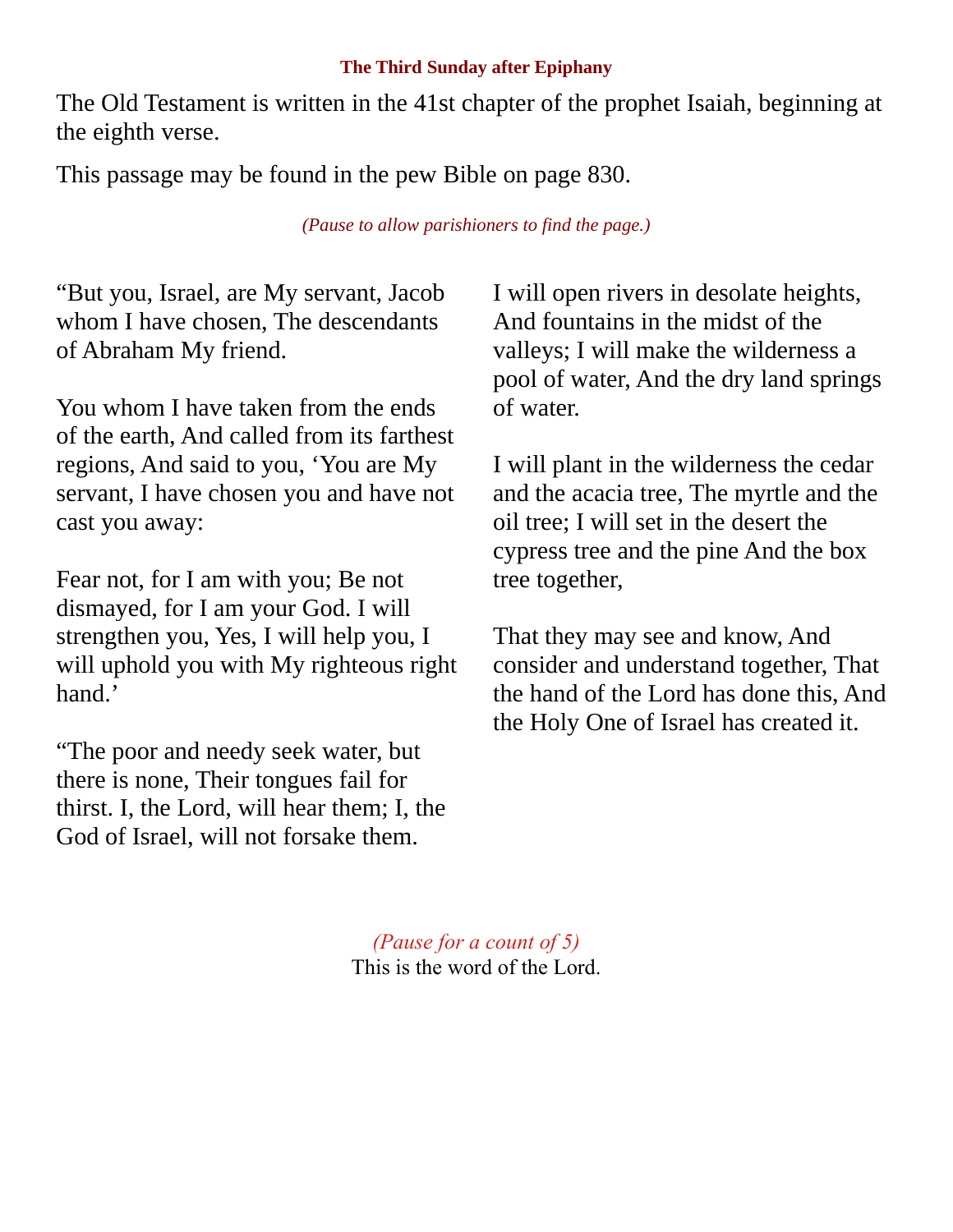## **Psalm 42**

1 LIKE as the hart desireth the water-brooks, \* so longeth my soul after thee, O God.

2 My soul is athirst for God, yea, even for the living God: \* when shall I come to appear before the presence of God?

3 My tears have been my meat day and night, \* while they daily say unto me, Where is now thy God?

4 Now when I think thereupon, I pour out my heart by myself; \* for I went with the multitude, and brought them forth into the house of God;

5 In the voice of praise and thanksgiving, \* among such as keep holy-day.

6 Why art thou so full of heaviness, O my soul? \* and why art thou so disquieted within me?

7 O put thy trust in God; \* for I will yet thank him, which is the help of my countenance, and my God.

8 My soul is vexed within me; \* therefore will I remember thee from the land of Jordan, from Hermon and the little hill.

9 One deep calleth another, because of the noise of thy water-floods; \* all thy waves and storms are gone over me.

10 The Lord will grant his loving-kindness in the daytime; \* and in the night season will I sing of him, and make my prayer unto the God of my life.

11 I will say unto the God of my strength, Why hast thou forgotten me? \* why go I thus heavily, while the enemy oppresseth me?

12 My bones are smitten asunder as with a sword, \* while mine enemies that trouble me cast me in the teeth;

13 Namely, while they say daily unto me, \* Where is now thy God?

14 Why art thou so vexed, O my soul? \* and why art thou so disquieted within me?

15 O put thy trust in God; \* for I will yet thank him, which is the help of my countenance, and my God.

*Glory be…*